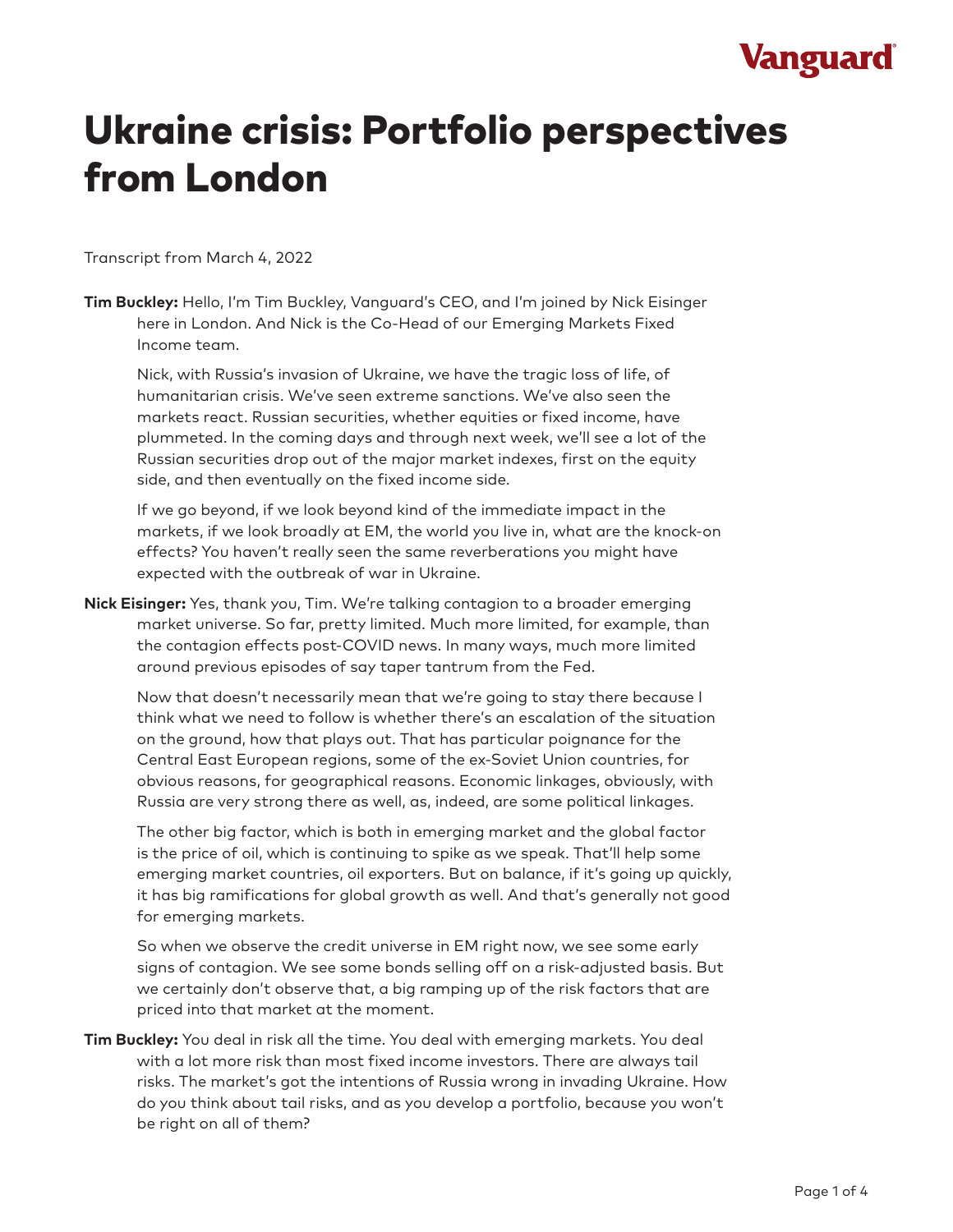**Nick Eisinger:** Of course. So tail risks, you know, it's useful to sort of think of the definitions. A remote probability event but has very material implications to, in this case, portfolios.

And we really like to get away in the way we manage emerging markets from this concept of, "My base case is this" or "My base case is that," because, inevitably, those are wrong.

But the tail risk, in this particular instance, you know, is something you could not rule out. And so we spend a lot of our time interrogating alternative scenarios. We try to stress test the portfolio. Most obviously, at its most proximate set of events, so Russia and Ukraine exposures, as well as beyond that; and we come out of those stress tests, big collaboration with the risk group and our team and our own knowledge and our own sort of foresight, if you like, and experience. And we come up with a number, or at least we did back in November, that we thought was unacceptable for our portfolio and unacceptable that our clients should be bearing. And so from around November time, we started to really dial back in some of these exposures.

And the other interesting angle here is that had we got that wrong, we don't actually think we would have necessarily lost out that much because particular Russian credits at that time were looking pretty expensive, to be frank with you. So there was some asymmetry, if you like, about disengaging from some of those trades.

The other thing that's closely associated with this is how you size trades in portfolios. So there's going to be situations where you think you have to be particularly active. Part of our world, you have to be involved in some of these trades. But you want to size a portfolio based on that downside risk. And really what I mean by that is you don't want a position to destroy your fund to such a degree that you're never going to come back. And more importantly, your clients will never come back. So we spend a lot of our time thinking about concentration, correlated risks, downside scenarios. Of course, we think about upside scenarios as well. But it really shows you, I think, there is a very important consideration. You know, we do this weekly and then, more often than not, under situations like this, we do it with a lot more depth as well.

- **Tim Buckley:** Nick, your title says Emerging Markets, but I know your expertise goes far beyond that. Let me hit the developed markets. Anything you worry about there? You know, the Fed has stepped back from a 50-basis-point increase. Now that was what the market had priced in, and Chairman Powell essentially committed to a 25, at least his intentions for a 25-basis point increase. Does that worry you at all? Are there fears that we're falling behind of inflation in some of the developed markets?
- **Nick Eisinger:** Yes, great question, Tim. I think that's currently what the broader global market still focuses on, despite what's going on closer to home, for us at least.

So I think a lot of the rate hikes from the Fed are priced into the market. That would typically imply that as Powell goes in March, 25 basis points most likely, the market shouldn't be overly concerned and trade particularly badly on that.